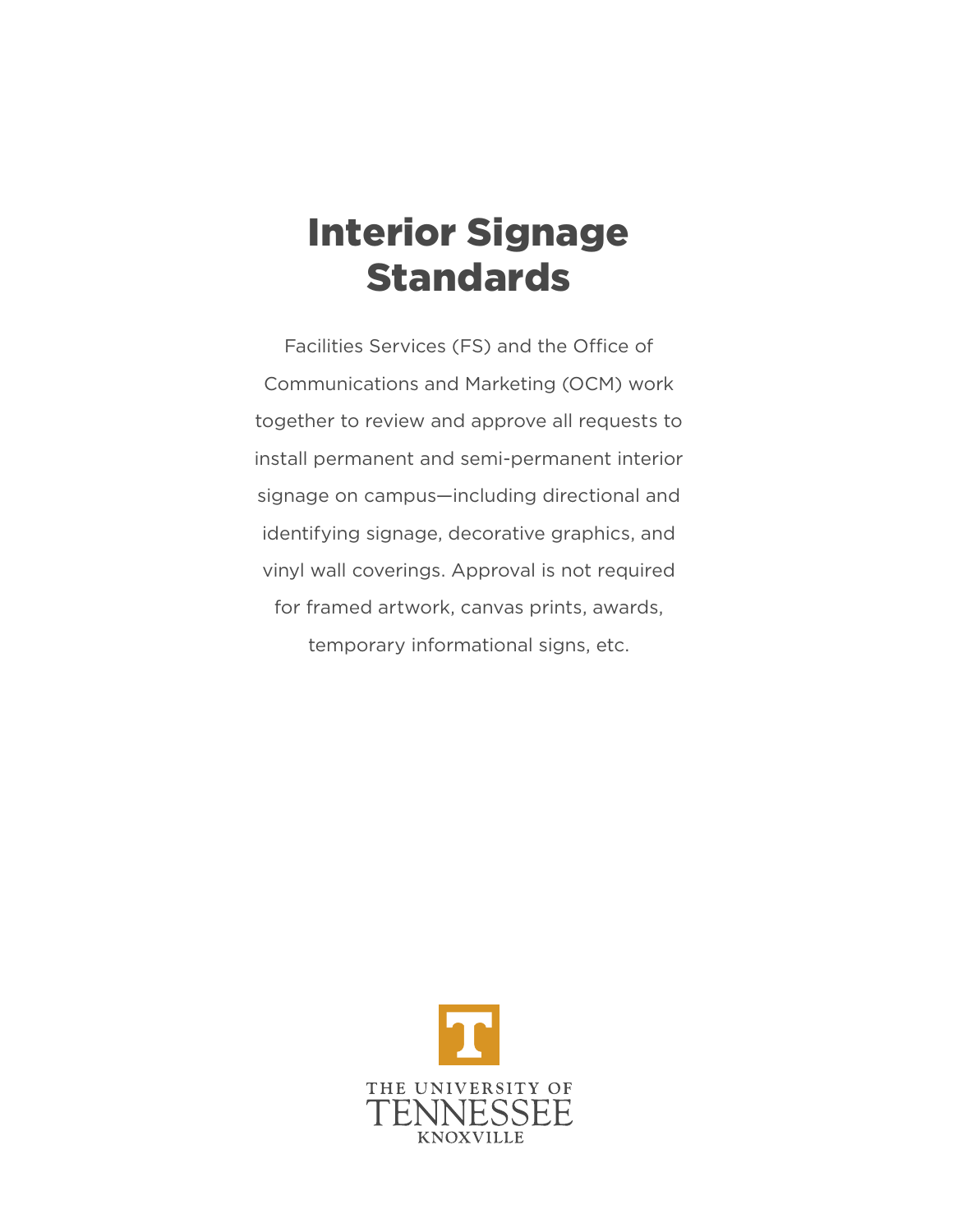# Logos, Fonts, and Colors

Only official university-issued logos, brand fonts, and the three primary brand colors—UT Orange, Smokey Gray, and white—are to be used on university signage.

*Note: The main university logo should not be used on hand dryers, paper towel or toilet paper dispensers, or bottle fillers.*

# Directional and Identification Sign Families

There are three signage families to choose from for building directories, door identification signs, and nameplates—Basic, Framed, and Elevated Planes. OCM and FS review each signage request with the client



and select the most appropriate option, taking into consideration both budget requirements and current building signage. All sign families are ADA compliant.

# 10"x10"  $8''x8''$ 118-C 254 Office of College of Engineering Communications Development and Marketing Main Office Dig occupancy, such as a large classroom or conference room. The 8"x8" size is used for rooms opening on to a corridor. The 6"x6"  $4''$   $\times$   $2''$ Payroll size is used for rooms within a suite. The smallest size, 4"x2", is used for service and utitlity spaces.  $6''$  $\times 6"$

### 1. BASIC SIGN FAMILY

- clean and simple
- supplied and installed by FS
- most economical price point
- fastest install time

### Basic Sign Samples and Sizes

The 10"x10" size is appropriate for the entry into a suite of rooms or a room with larger

Interior Signage Standards Page 2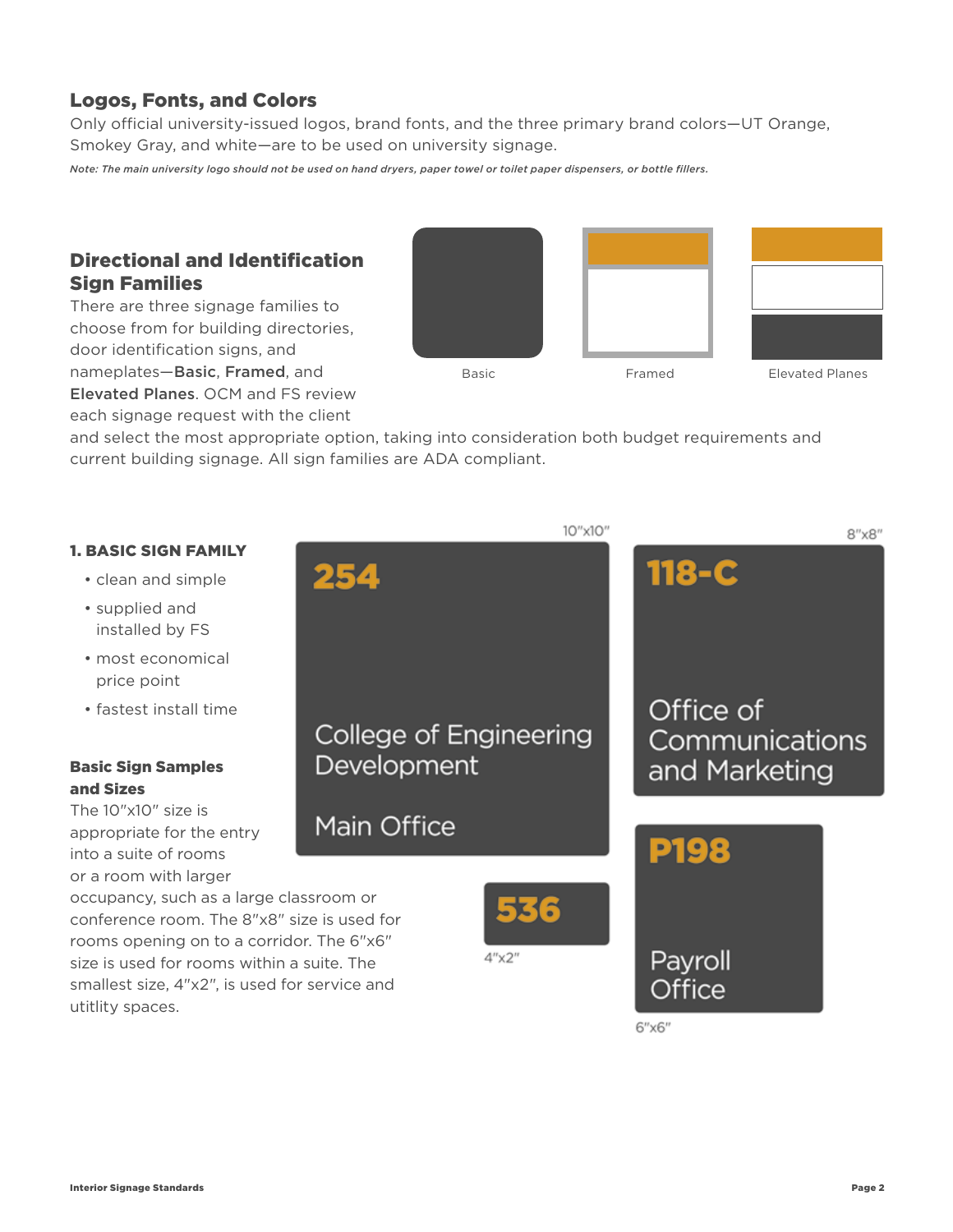#### Department Entry Signs

*The unit shortcut logo is used on department entry signs; the full unit logo is not allowed.* These signs are typically made out of clear or frosted acrylic and silver metal panels that stand off from the wall. Smokey vinyl is used for the department name and plastic UT Orange and white comprise the Power T icon block.



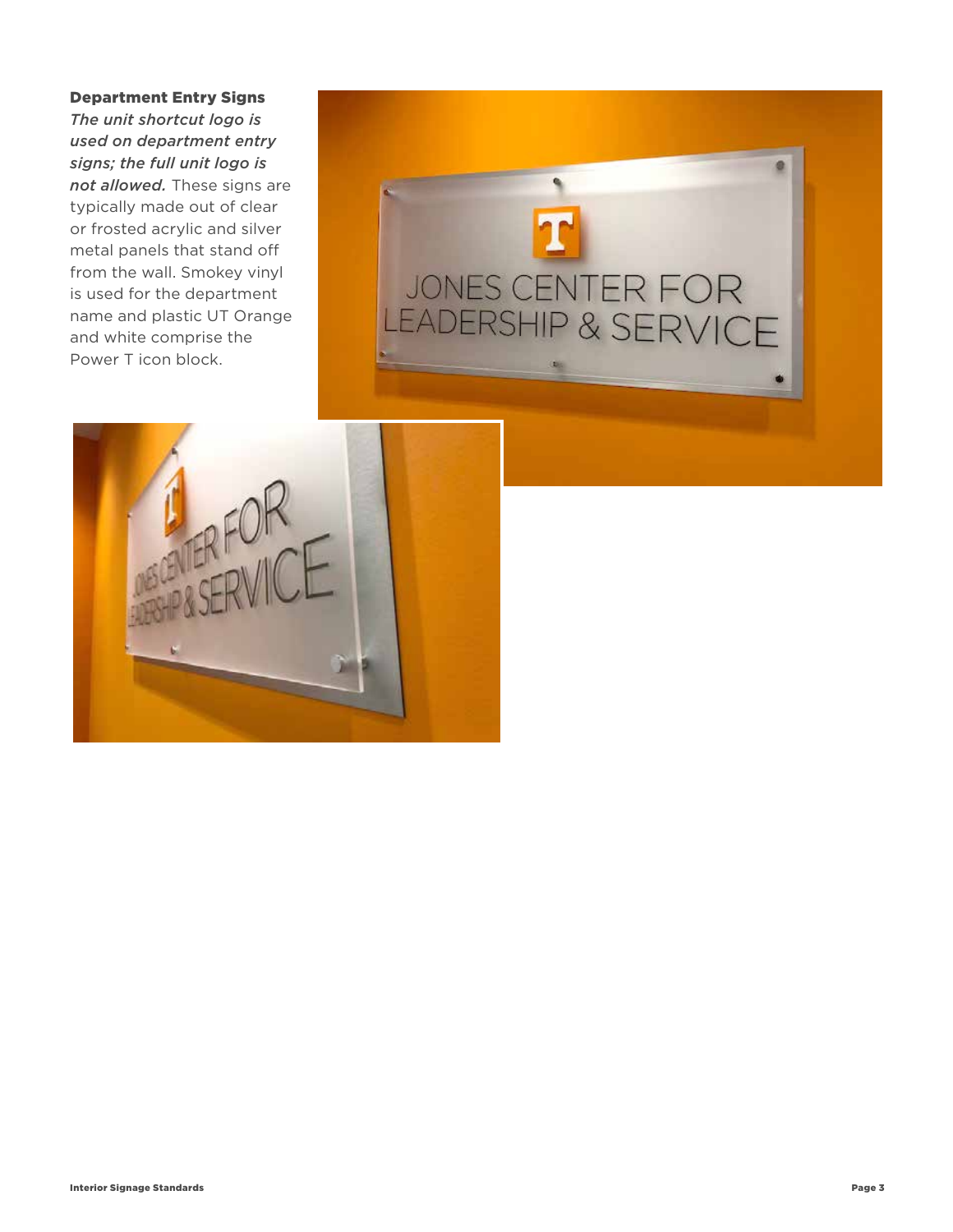#### Directory Signage

Directories are most often placed in building entries, lobbies, and elevators. The most common sizes for directories are 11"x17" and 24"x36". Logos are not used on directory signage; individual names should only be used on printable paper insert directories. The building representative is responsible for updating the paper directories; FS will update other types of directories by request.

# Rooms 1-101 - 1-164

| Academic English as a Foreign Language                  | $1 - 148$ |
|---------------------------------------------------------|-----------|
| Accounting                                              | $1-129A$  |
| <b>Business Administration</b>                          | $1-129B$  |
| <b>Business Office</b>                                  | $1 - 159$ |
| Cashier                                                 | 1-159C    |
| Center for the Global Learner                           | $1-148$   |
| <b>College and Career Readiness</b>                     | $1 - 103$ |
| Continuing Education for<br>Non-Native English Speakers | $1-148$   |
| Foundation and Alumni Affairs                           | $1-154$   |
| English as a Second Language (ESL)                      | $1-148$   |
| Gateway to College Program                              | $1 - 121$ |
| Grant Development                                       | $1-147B$  |
| Human Resources                                         | $1 - 160$ |
| Information Technology Services                         | $1 - 164$ |
| International Student Services                          | $1-148$   |
| Opticianry                                              | $1-143$   |
|                                                         | $1-135A$  |
| Print Shop                                              | $1 - 132$ |
| Translation / Interpretation Programs                   | 1448      |
| (Printable Insert)                                      |           |

|   | Director                                                                                                                          |
|---|-----------------------------------------------------------------------------------------------------------------------------------|
| 8 | Office of the Chancellor<br>Senior Vice Chancellor for Finance & Administration<br>Vice Chancellor for Communications & Marketing |
|   | Vice Chancellor for Advancement                                                                                                   |
|   | Provost & Senior Vice Chancellor                                                                                                  |
| Δ | Vice Chancellor for Diversity & Engagement<br><b>Budget &amp; Finance</b>                                                         |
|   | Circle Park Connector Bridge                                                                                                      |
|   | <b>Surface Parking</b>                                                                                                            |
|   | Quick Scan Center<br><b>Shared Services</b><br>Parking Garage                                                                     |
|   | UT System Payroll<br><b>WUTK Radio Station</b><br>Parking Garage                                                                  |
|   |                                                                                                                                   |

ANDY HOLT TOWER

NOTE: Logos are not used on directory signage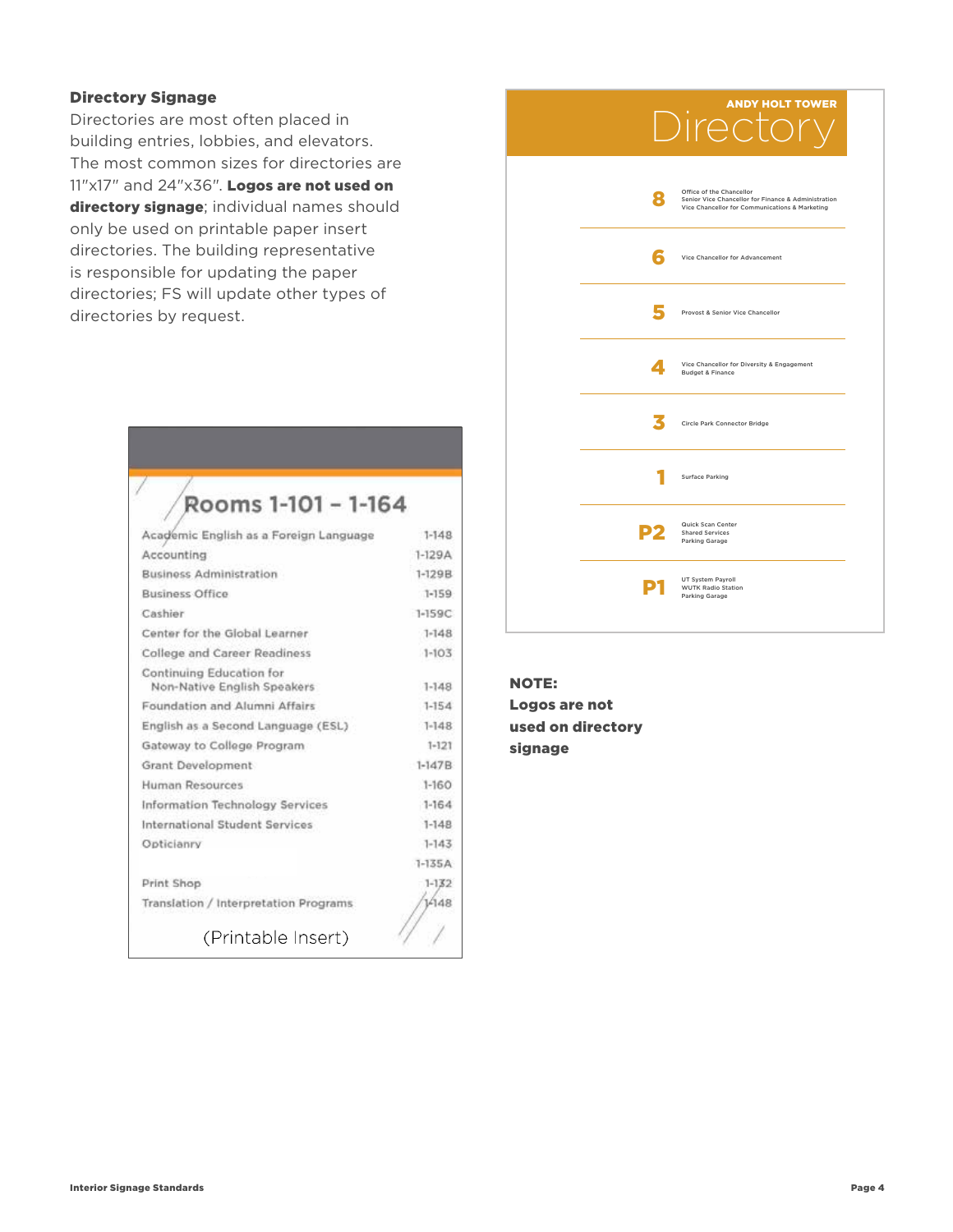#### 2. FRAMED SIGN FAMILY

- multiple directory options
- flexible (printable paper inserts for easy change)
- provided by on-contract vendor
- longer install time than Basic sign family



# **with optional tackboard Greg Stilly** Director of Research and **Education Services**

**Room name & number** 

#### **Room name & number with optional sheet clip**



#### **Directory**

| Rooms 1-101 - 1-164                                     |            |
|---------------------------------------------------------|------------|
| Academic English as a Foreign Language                  | $1 - 148$  |
| Accounting                                              | $1 - 129A$ |
| Business Administration                                 | $1 - 1298$ |
| Business Office                                         | $1-159$    |
| Cashier                                                 | 1-159C     |
| Center for the Global Learner                           | $1 - 148$  |
| College and Career Readiness                            | $1 - 103$  |
| Continuing Education for<br>Non-Native English Speakers | $1 - 148$  |
| Foundation and Alumni Affairs                           | $1 - 154$  |
| English as a Second Language (ESL)                      | $1 - 148$  |
| Gateway to College Program                              | $1 - 121$  |
| Grant Development                                       | $1-1479$   |
| Human Resources                                         | 1-160      |
| Information Technology Services                         | $1 - 164$  |
| International Student Services                          | $1 - 1.48$ |
| Opticianry.                                             | $1 - 143$  |
| Paralegal Technology                                    | $1-135A$   |
| Print Shop                                              | $1 - 132$  |
| Translation / Interpretation Programs                   | 1-148      |

#### **Nameplates (desktop or hung from partition)**

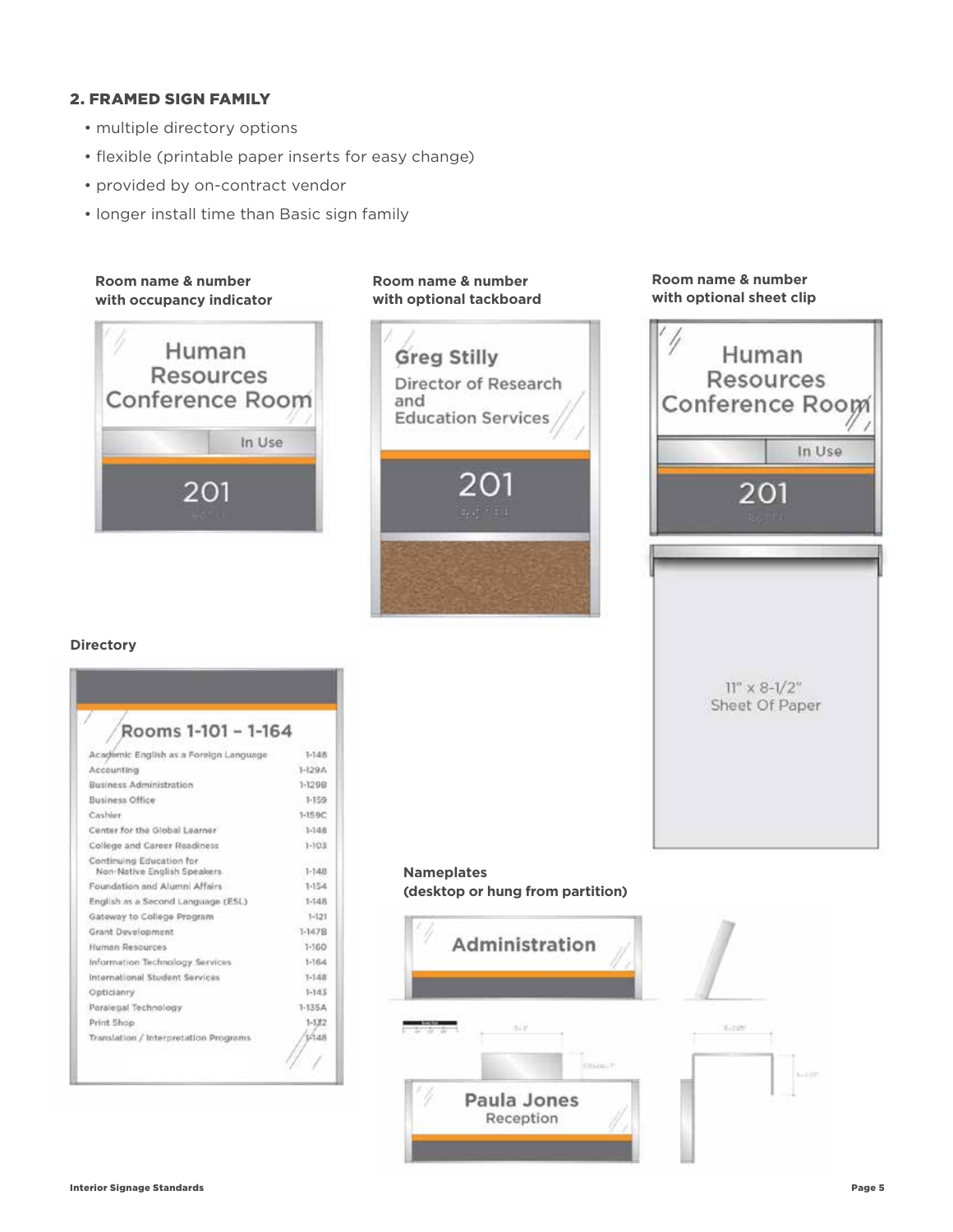#### 3. ELEVATED PLANES SIGN FAMILY

- modern aesthetic and more visually prominent
- multiple directory options
- flexible (printable paper inserts for easy change)
- provided by on-contract vendor
- longer install time than Basic sign family

#### **Room name & number Room name & number with**



# **occupant's name and title**201 Brendon Beilman Sports Club GA Jon Janis Sports Club Coordinator

#### Interior Signage Standards Page 6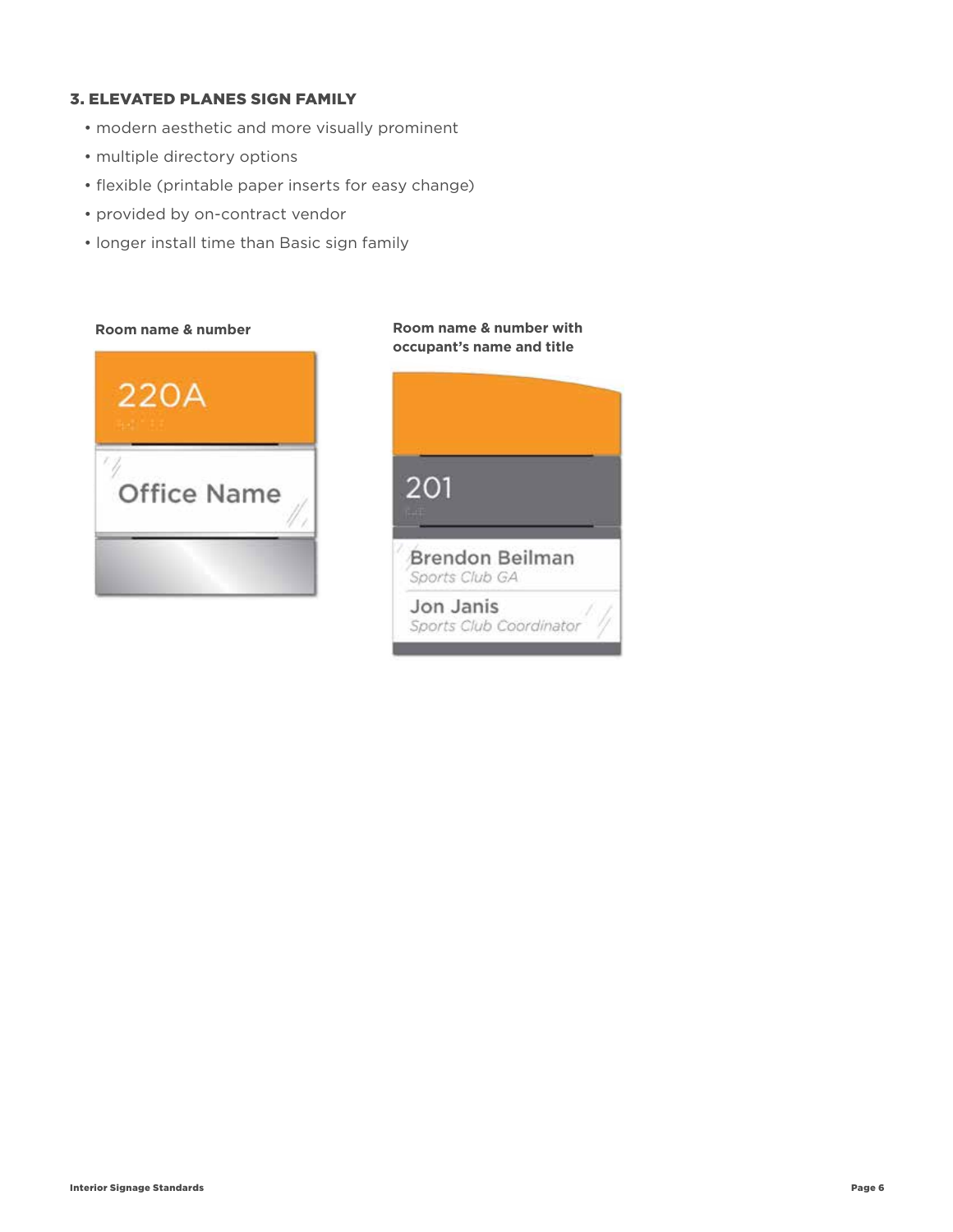# Donor Recognition Signage

All donor recognition signage must be approved by the Office of Stewardship and Donor Relations in conjunction with OCM and FS. Most donor signage is constructed similarly to the department entry sign type using an acrylic stand-off panel and metal base. Donor signage varies in format and size so it's extremely important to work closely with Advancement, OCM, and FS to ensure its compliance with established guidelines.